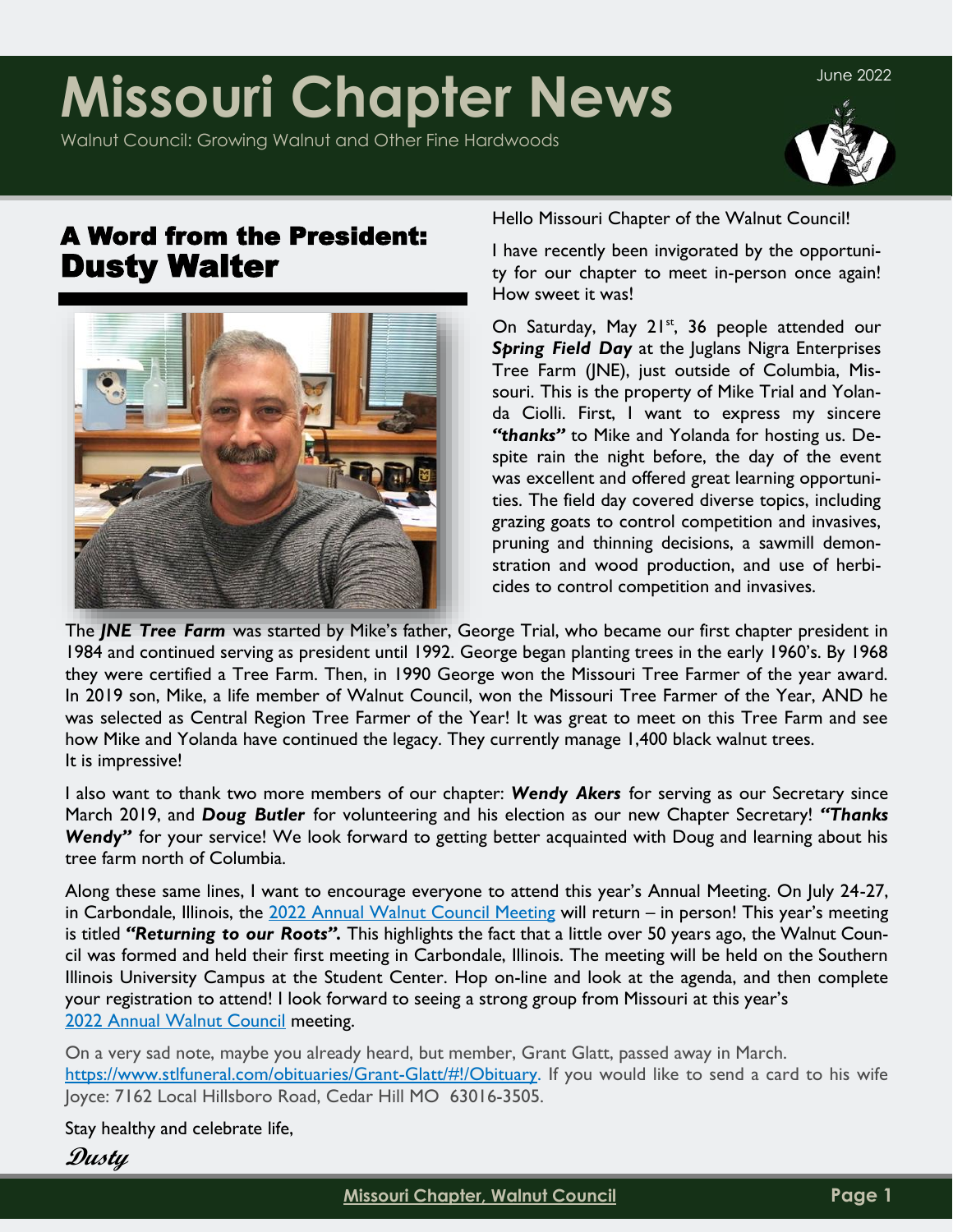# **Oust XP Herbicide Rate Question**

Jim Ball, Member, Missouri Chapter

During the field portion of our Walnut Council meeting held May 21,2022, hosted by Mike Trial and Yolanda Ciolli at their award winning tree farm near Columbia, I presented material on controlling fescue and other undesirable species with herbicides using spray equipment. However, this article only covers the question raised during my presentation concerning the application rate for using Oust XP. One of the items I showed was a photo of a field I had treated using Oust sprayed over the tops of little hardwood trees prior to bud break to illustrate the effectiveness of that herbicide in controlling fescue even when the fescue is dormant and *prior to tree bud break*.

This photo (*shown below*) triggered a question about the proper dosage of Oust XP in that specific situation. The purpose of this article is to clarify my response to that question. Unfortunately, the issue is not black and white in all situations. I will now attempt to explain what I mean.

My presentation included a description of herbicides to use in various situations with spraying over the tops of hardwood seedlings being just one example. I did not attempt to prescribe a proper dosage to use in all possible uses of this product. I did note the dosage of Oust XP is small. I emphasized the need to calibrate your spraying equipment, and I gave a brief description of how to calibrate. After showing the photo of a



field where I had used Oust XP, I was asked what the dosage had been.

> **This photo triggered a question about the rate applied spraying over one year old oak seedlings.**

As background in that application, the label provided by the producer, Bayer, prescribes a range of 1 to 4 ounces per acre. My response to the question was  $1\frac{1}{2}$  oz. per acre which is on the low end of the range recommended on the label. As you can see from this photo, there is no apparent damage to the trees, but the fescue has been killed.

The MU Extension representative asking the

question suggested my dosage was too high. He further stated there were verbal reports of herbicide damage to little trees in sandy soils in Missouri. (Subsequently, it was determined these reports were anecdotal and no documentation was found.) Further, he said a rate of 3/4 ounce per acre should be used. I thanked him for his input and told the audience this discussion was a good example how Walnut Council meetings stimulate dialogue on key topics. However, after more reflection, I think we need to clarify the rate issue and not leave landowners in a quandary of what they should do on their tree farm.

**Continued on Page 3**

### About Missouri Chapter News

Missouri Chapter News is distributed to members of the Missouri Chapter, Walnut Council and selected guests. The newsletter is intended to keep members informed about timely events while also distributing general information about the management of fine hardwoods. Members are encouraged to provide feedback about this outreach approach and suggest topics for future issues. Comments and suggestions can be emailed to **[Bob Ball](file:///C:/Users/New/Documents/Outlook Files)**, Newsletter Editor. During the year we will also distribute **"technical articles"** on specific topics of interest to woodland landowners. Both the newsletters and technical articles are being archived at our **[chapter website](http://www.walnutcouncil.org/state-chapters/missouri.html)**.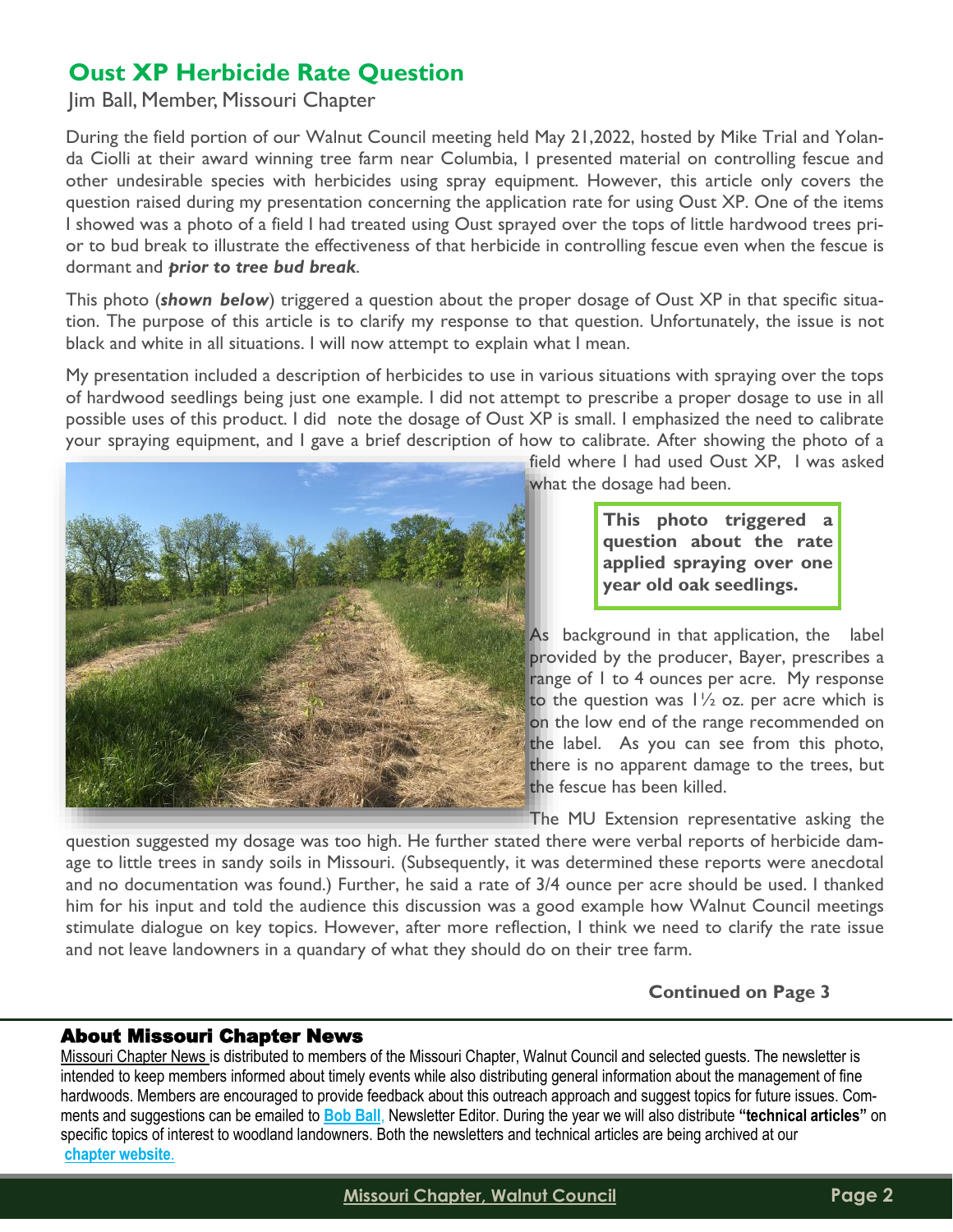### **Continued from Page 2**

To the best of my knowledge, I have never experienced any damage to little trees using Oust XP in various situations on my farm over the last nearly 20 years, albeit I have very little-to-no sandy soil and most of my soils have a pretty high clay content. Actually, because of the higher clay content, I have planted many more acres of oak species than I have of black walnut. An estimate of black walnut would be in the range of 25 - 30 acres where I used Oust. Oaks would be 200+ acres. (I have not found that the species of tree matters relative to the usage of Oust based upon my readings.)

In an effort to get better insight, I contacted the producer of Oust XP, Bayer. I talked with someone who represented themselves as an authority who told me the company stands by their recommendations on the label backed up by extensive research and study that is part of the labeling process. (I have been told it takes about a \$100,000,000 per product to go through that process. I have no idea if that is accurate, but I am sure it costs a lot of money to provide the evidence to convince the EPA of the veracity of the label information.)

I was also told by the Bayer representative there was nothing in their records that indicated any reports of problems using Oust XP on sandy soils. Evidently, those reports of damage in sandy soils never made it to Bayer.

One chapter member provided a report showing field studies carried out by foresters in Indiana years ago that recommended lower levels of Oust than the label rate. However, I could find no information to explain the reasons for the lower recommendation or anything about specific circumstances such as soil texture. I have not been able to find any documented research that clarifies the need for using the mentioned lower rates. If someone has any other insight, please let me know.

Until something else develops, such as published research findings with more specific outcomes, the best we can do is always *READ* and *FOLLOW* the directions on the herbicide label. Please especially *read the verbiage about varying the dosage according to soil conditions*. If you are still in doubt, I recommend calling the Bayer telephone number on the label or ask your chemical supplier to contact Bayer on your behalf.

I hope this discussion about the rate of Oust XP does not discourage anyone from using this excellent product in controlling tall fescue which I believe to be the *'mother of all evil competition'* when it comes to growing hardwood trees. There is considerable research that proves fescue seriously reduces growth of hardwood trees. There are also other herbicide products, like glyphosate or simazine (Princep) that can play a role as well, but not in the unique manner Oust XP kills dormant and growing fescue with residual properties to inhibit new grass germination. Regardless of your choice of action, be cognizant of the fact



fescue is toxic to hardwood trees and you should control it to give your seedlings the best chance of survival and vigorous future growth.

*Jim Ball shared his experiences in using spray equipment and herbicides to control grasses around and over hardwood trees.*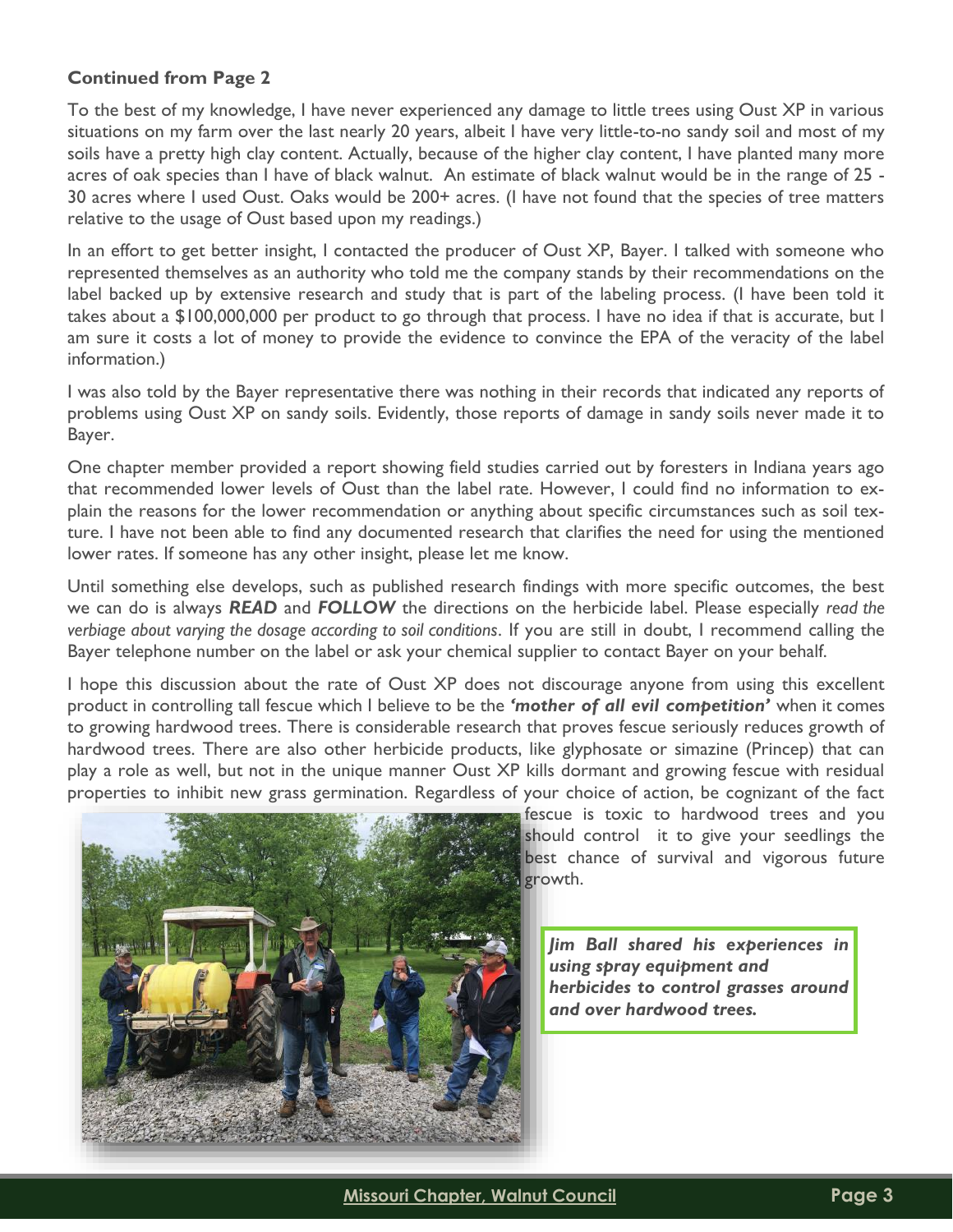# **Missouri Chapter, Walnut Council Activities Spring Field Day - May 21st Hosted By:** *"Juglans Nigra Enterprises"*





**Goats can be a viable option to controlling invasive species according to Jeff DeShon with** *"Goats on the Go Mid-MO, LLC".*

**This beautiful scene can present conflicts between tall fescue and hardwood trees. Fescue is toxic to hardwood trees.**





**Above: Chapter President, Dusty Walter, welcomes 36 attendees at the Boone County Extension Center.**

**Left: Harlan Palm, Walnut Council Past President and a Chapter President, describes how to manage black walnut restoration along creeks.**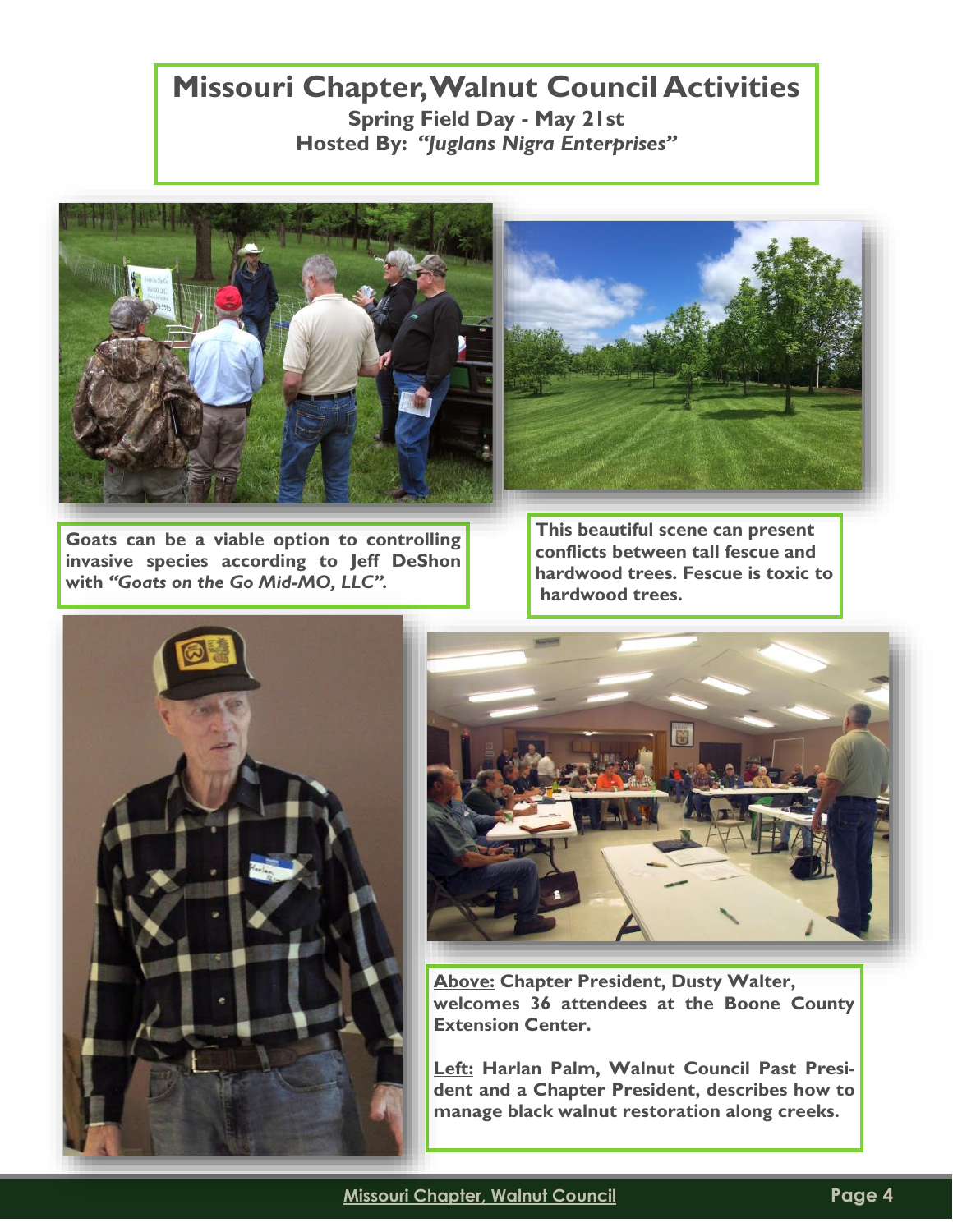

This black walnut tree came down recently in a horse pasture following heavy rains. The landowners are concerned about the possible toxicity from this tree to their horses. Family pet, Apollo, stands guard. **Photo by Debbie Iverson.**

### **Black Walnut Toxicity**

### Dusty Walter, President, Missouri Chapter

Walnut Council recently received an inquiry from a family near Cuba, Missouri, concerned about a large black walnut tree having fallen down in their horse pasture following excessive rains. They are "concerned about the toxic effect black walnut can have on horses."

Black walnut is toxic to horses, and some plants too. For horses, most articles on toxicity emphasize the inner wood that can sometimes be found in shavings, HOWEVER – it is the compound called **juglone** is the causal agent in issues of toxicity and it **can occur in leaves, roots, bark and wood**.

In this case, where a tree has blown down a horse may have access to more leaves. Over consumption of those black walnut leaves could cause issues. Here are a few good web sites that can help with symptom expression in horses. One article does note: "Symptoms usually disappear within hours after the horse is removed from the shavings; however laminitis can present further problems".

### The following references highlight concerns with black walnut around garden plants, especially tomatoes:

[http://www.horsedvm.com/poisonous/black-walnut/](https://nam12.safelinks.protection.outlook.com/?url=http%3A%2F%2Fwww.horsedvm.com%2Fpoisonous%2Fblack-walnut%2F&data=05%7C01%7C%7C40ad15f8eaaa4739092108da4ae4e558%7C84df9e7fe9f640afb435aaaaaaaaaaaa%7C1%7C0%7C637904645026505076%7CUnknown%7CTWFpbGZsb3d8eyJWIjoi) [https://extension.umn.edu/horse-pastures-and-facilities/black-walnut-toxic-horse-bedding](https://nam12.safelinks.protection.outlook.com/?url=https%3A%2F%2Fextension.umn.edu%2Fhorse-pastures-and-facilities%2Fblack-walnut-toxic-horse-bedding&data=05%7C01%7C%7C40ad15f8eaaa4739092108da4ae4e558%7C84df9e7fe9f640afb435aaaaaaaaaaaa%7C1%7C0%7C637904645026) [https://thehorse.com/18073/will-black-walnuts-hurt-horses/](https://nam12.safelinks.protection.outlook.com/?url=https%3A%2F%2Fthehorse.com%2F18073%2Fwill-black-walnuts-hurt-horses%2F&data=05%7C01%7C%7C40ad15f8eaaa4739092108da4ae4e558%7C84df9e7fe9f640afb435aaaaaaaaaaaa%7C1%7C0%7C637904645026661290%7CUnknown%7CTWFpbGZsb) <https://www.extension.purdue.edu/extmedia/ho/ho-193.pdf>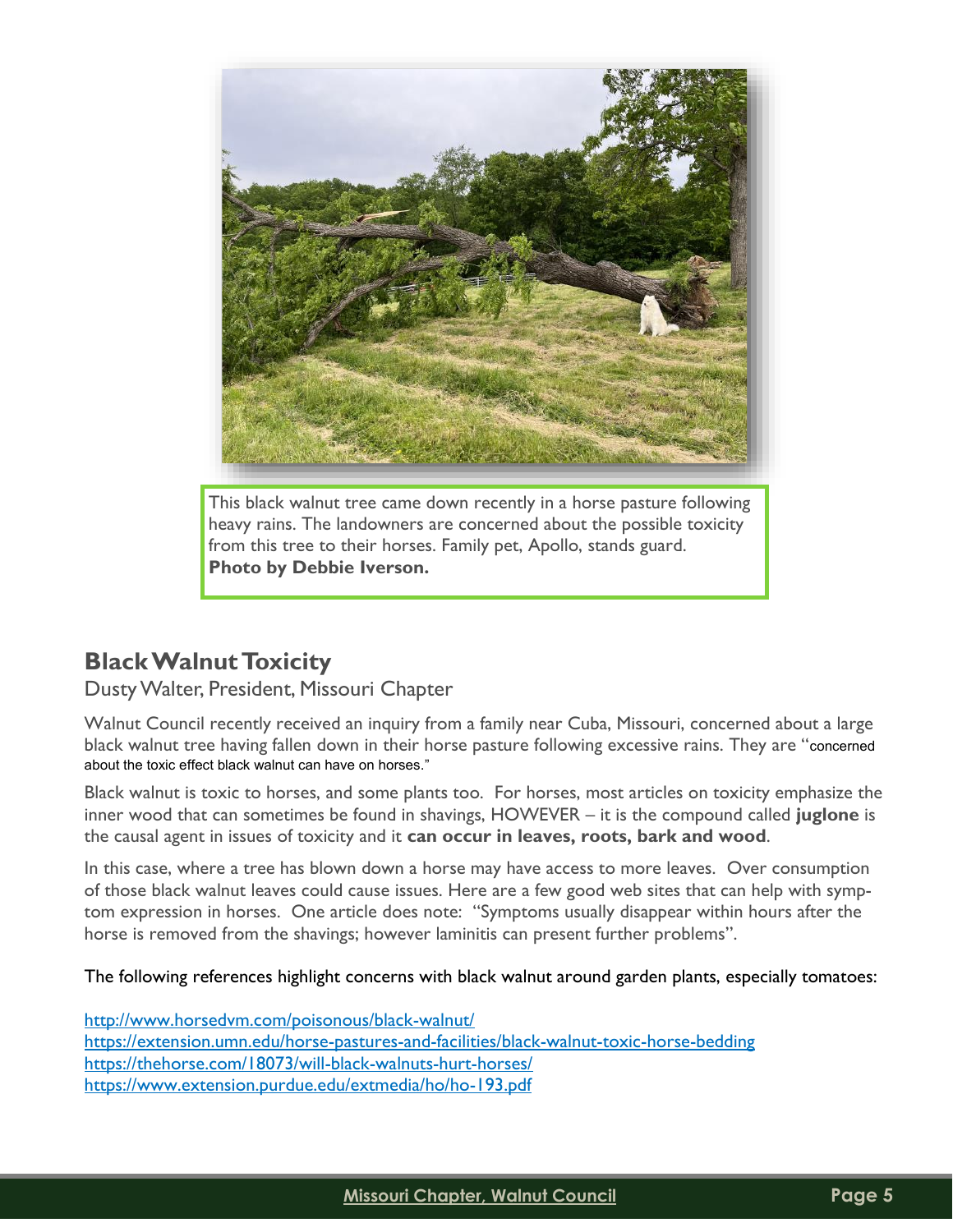# **Begin Planning Now to Harvest Timber**

### **Bob Ball, Member**

Our information and education to Walnut Council members focuses greatly on how to establish and manage our hardwood timber, but maybe we fail to think far enough ahead to the harvesting phase. This article looks at how to plan a successful timber harvest although that event may not occur for another fifty years. Planning to harvest your timber begins now.

Initially, I thought I would share some specifics about our timber harvests, but our tree farm is so distant I am not sure how relevant those details would be to our Missouri Chapter members. Variations in climate, soils, site indexes, species, growth rates, and pricing suggest I focus, instead, on those elements we share when removing our trees from the forest. Here are a few suggestions I have learned from our seven successful timber harvests between 1989 and 2022.

Do not take lightly my recommendation to involve a forester when planning a timber harvest. I can not beat that drum loudly enough. Explore options between Missouri Department of Conservation Foresters and private consulting foresters asking if these candidates can administer a timber sale, and if so, what sales experience have they had? Department foresters can help landowners with marketing and selling timber under MDC guidelines. Consulting foresters administer many of the private timber sales in Missouri for a fee. For a listing of members in the [Missouri Consulting](https://missouriforesters.com/) Foresters Association go to: Missouri Consulting Foresters Association - [Homepage \(missouriforesters.com\)](https://missouriforesters.com/) and click on **"Find a Consulting Forester".**

Successful planning now for a future harvest needs to have input from others who may become involved in the extraction of your timber. I am assuming this process will remain largely the same in the years ahead, but who knows? In fifty years, we may well be removing logs via large drones! By "others" I am suggesting you gather input from adjoining property owners as may be necessary, anyone who leases or rents your lands to include livestock farmers or hunt clubs, your township trustees or county engineer, and utility companies who may become involved to include even interviewing local log buyers to get their perspectives on skidding, loading, and hauling logs from your property or from specific sites on your tree farm. Draft a *"Timber Harvest Plan"* with direct assistance from your forester factoring in what you have learned from talking to others who may have an impact on your harvest.

One issue I have been faced with over the years is the fact we have built miles of fence to exclude cattle from our woodlands. However, I failed to view timber harvesting from the other side of the fence. The positioning of fence lines and gates was determined by the movement of cattle from one paddock to another with not enough consideration for skidding 60' logs out of the woods. Our consulting forester made the comment recently*, "It's obvious a cattleman planned this fencing system with no input from a forest-*

*er."* Removing gates and gate posts or cutting new openings into fences to extract logs is costly and frustrating.

The logging companies in our sales are now almost exclusively using semitrailers (**See photo, right**) to haul full log lengths relying on the operator of the head saw at the mill to determine milling lengths. No one in the field cuts a log unless it is too long to fit on the truck. This method of hauling introduces new parameters in siting log landing areas. Drivers of these big rigs must be able to navigate curves, steep grades, narrow road widths, culverts, bridges, avoid overhead obstacles while driving heavy loads over all weather surfaces. Logs are loaded with heavy log...



### **Continued on page 7**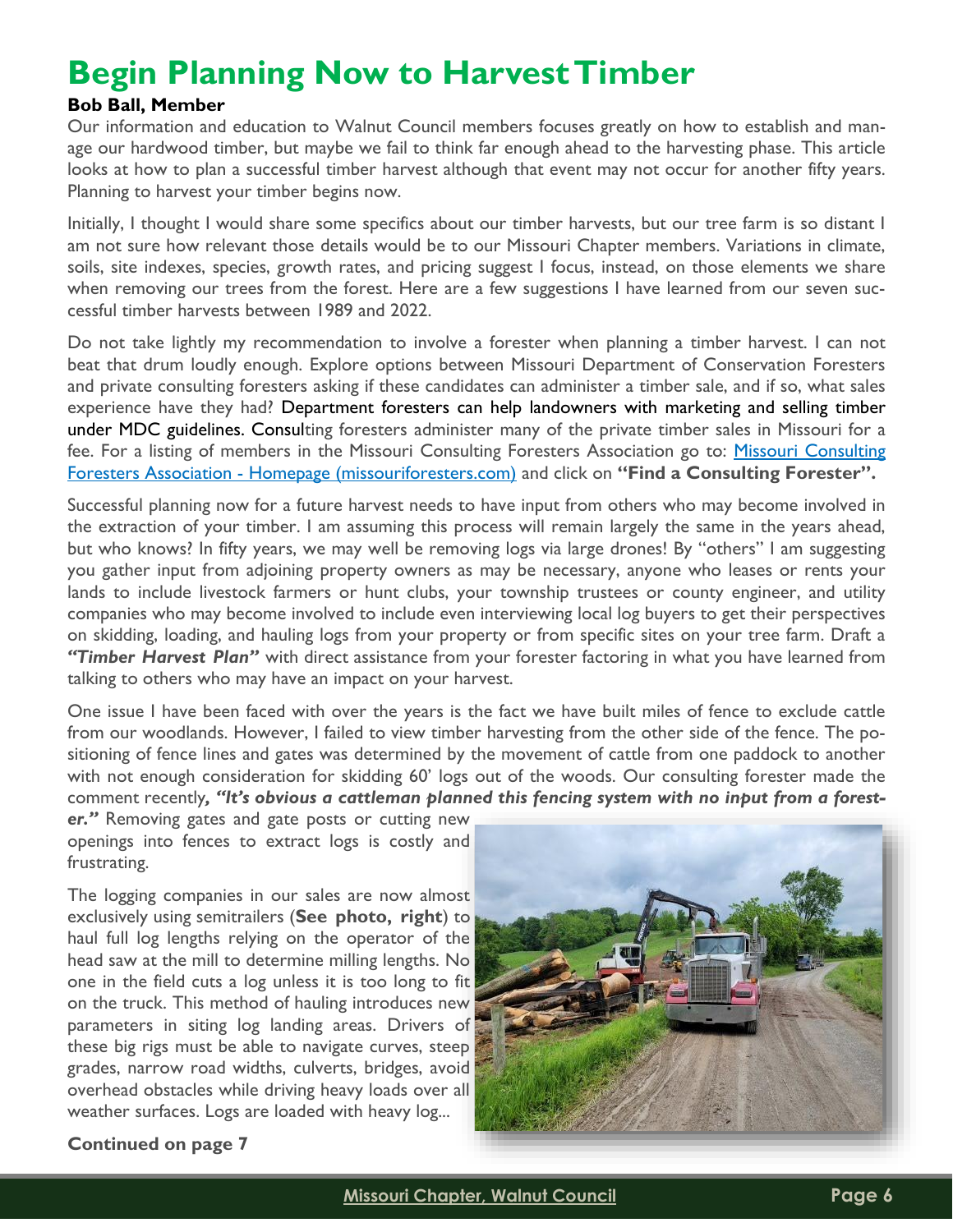loaders needing stable soils with enough space to store logs being skidded to the log deck (landing area). Log loaders must be adjacent to a road or parking area for the trucks (**See photo below**). Logging crews will typically fell trees during periods of wet weather, but delay skidding until soil conditions are more fa-

vorable. However, the sawmills keep running so loading operations continue regardless of the weather at the woods providing enough logs have been skidded to the landing site. A log landing site needs room for the log loader, travel routes for skidding and enough area to store lots of logs with enough firm soil or road surface to park and load logging trucks.

We have miles of logging trails maintained for future logging operations and to accommodate utility vehicle travel for hunting and routine woodland activities. Plan the location of these skid trails or logging roads carefully paying attention to the skidding distance from the core of your woods or timber stands to the landing areas. Increasing fuel prices make this travel distance



even more critical. Consider steep grades, wet spots (springs or seeps) where skidders can get hung up, and the need for straight-line skidding distances as much as possible and locations for bridges or culverts.

Abrupt turns or even gradual angles in skidding trails likely means the skidder will use *"bumper trees"* to navigate tight spaces which damages unharvested trees or severely damaged trees are then included in the harvest as specified in your contract. Drivers of log skidders do not like to "spin logs" to get them thru a narrow, poorly located cattle gate. (**See photo below. We used a powerline right-of-way to obtain** 



### **a straight, but up-hill, skid to avoid navigating gates into pastures. Note the waterbars!)**

The harvest plan should include specifics about how the logging operation will generally be carried out, but that plan does not replace the need for a timber contract. This document is typically prepared by your forester then signed by the log buyer and landowner. The contract usually refers to specifications that become an addendum to the contract that include language about installing waterbars, turnouts, seeding operations, suspending harvests due to weather, the timing of harvest operations and much more. Develop those contractual documents well in advance of announcing your timber sale so po-

tential buyers understand how they are expected to perform working on your land. Do not advertise for bids they show the winning bidder a complex contract that includes unforeseen costs.

I highly recommend using a timber sale contract, advertising for bids and requiring the buyer to present proof of liability coverage as well as posting a performance bond. Timber prices vary dramatically based on many factors. Your forester will prepare a sales estimate based on the sales volume by species and numbers of trees and whether this estimate is made public varies. I also recommend your forester designate...

### **Continued on page 8**